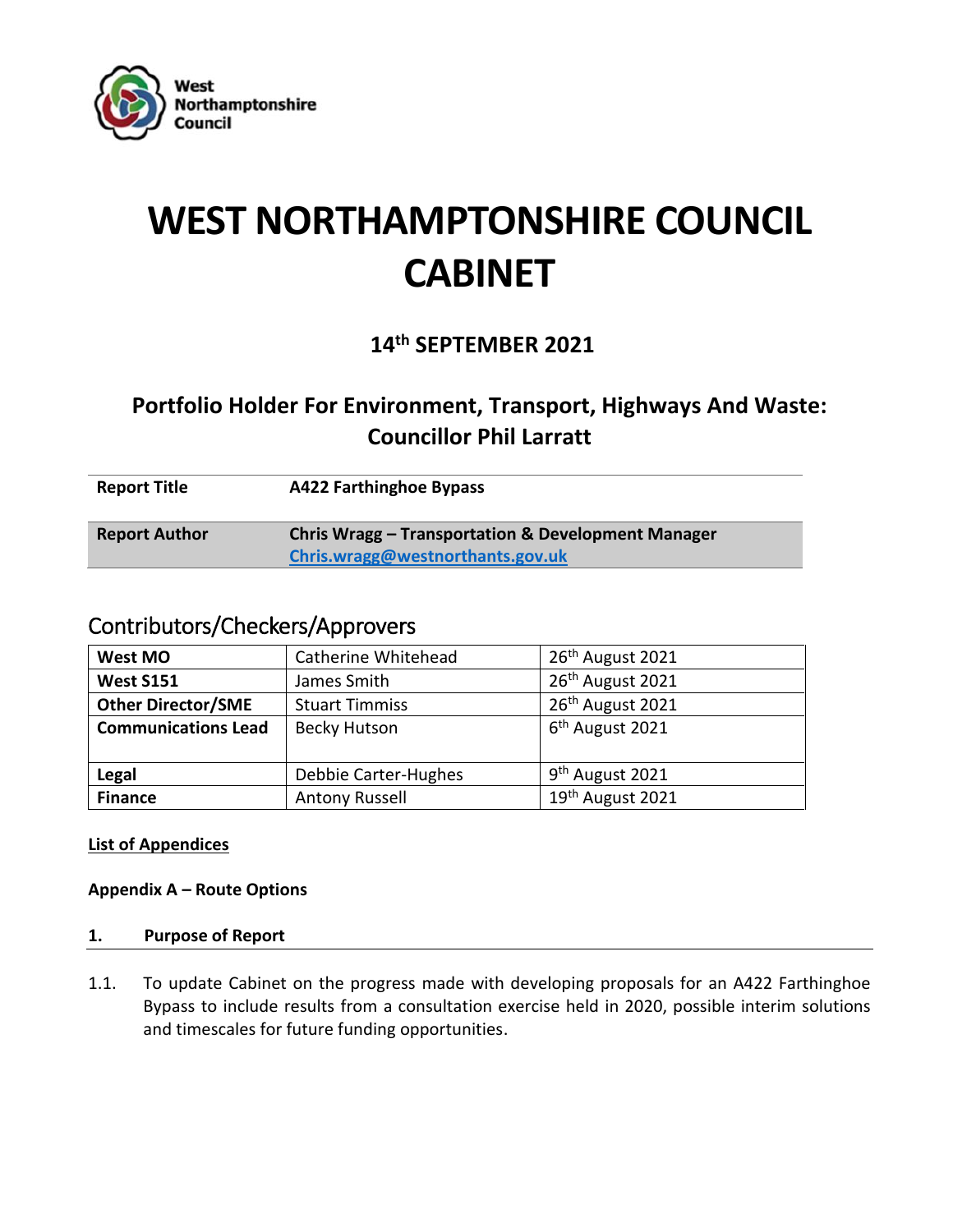#### **2. Executive Summary**

2.1 Consultation on four northern route options for the A422 Farthinghoe Bypass was undertaken between 6 November 2020 and 3 January 2021. 87% of those who responded felt a bypass was necessary and 65% supported a northern route. There was a clear preference for Northern Route V1/Orange over the other three options presented. The detailed comments raised issues, particularly around landscape and fog which need considering in more detail before it is appropriate to recommend a preferred route to Cabinet. Assuming a decision on a preferred route before the end of 2021, the earliest opening date for the scheme is estimated to be mid-2028.

#### **3. Recommendations**

3.1 It is recommended that the Cabinet receive the results of the recent consultation on the A422 Farthinghoe Bypass and agree the timescales for further work

#### **4. Reason for Recommendations**

- To progress the delivery of the A422 Farthinghoe Bypass, which is a priority scheme for the Council.
- The recommendation reflects the results of the consultation and scheme assessment work and the need to examine the points raised in the detailed consultation comments in more detail.
- The timescales for further work are based on the processes to be followed to gain statutory and funding approval for a major highway scheme.

#### **5. Report Background**

- 5.1 The village of Farthinghoe (population 413, 2011 census) is located on the A422 between Banbury and Brackley.
- 5.2 In the 1980s, in anticipation of the forthcoming opening of the M40, the former County Council developed a policy of upgrading the A422 to provide a high-quality route for traffic from the M40 towards Milton Keynes. Middleton Cheney was bypassed in 1991 and a southern bypass for Brackley was opened in 1992. Improvements, jointly with Oxfordshire and Buckinghamshire County Councils, improved the A421 to continue the upgrade towards Milton Keynes.
- 5.3 Plans were developed to provide a bypass for Farthinghoe, but difficulties in determining an appropriate route which enjoyed public support, at a time when Government funding for new road construction was being significantly reduced, led to the scheme being discontinued.
- 5.4 This has left Farthinghoe as the only village on the A422/A421 between the M40 and Milton Keynes without a bypass. In the subsequent period the local community has continued to campaign for a bypass. Although current traffic flows of some 11,000 vehicles per day (7.5% HGV) are lower than those experienced by some other villages in West Northamptonshire, there is a pinch-point in the village which prevents two large vehicles passing, and this frequently leads to vehicles mounting the footways, which has resulted in recorded accidents between vehicles and collisions with residential boundaries.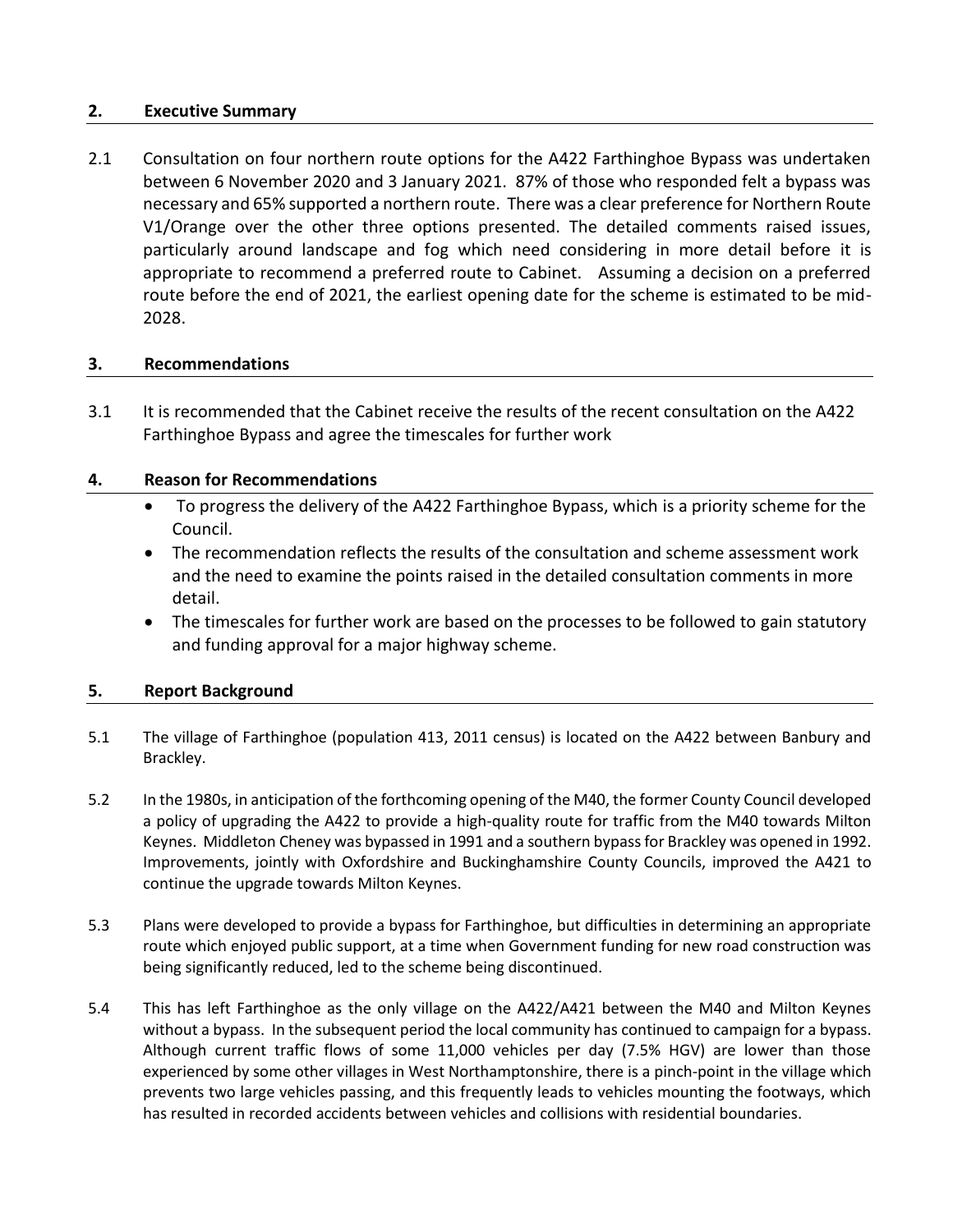- 5.5 Local concerns have been heightened by the potential for significant growth at Banbury in the period 2014 to 2031, as proposed in the adopted Cherwell Local Plan. This includes proposals for 7,106 new houses and a strategic employment located allocation located east of Banbury adjacent to the M40 and the west Northamptonshire border. Inevitably, this level of development will increase current traffic flows on the A422 through Farthinghoe.
- 5.6 There is also concern that the substantial volume of HS2 construction traffic forecast to use the B4525, which broadly parallels the A422 between the M40 and A43, will lead to much of the traffic from that route switching to the A422 for an extended period.
- 5.7 In November 2016, following consultation on northern and southern route options, the County Council Cabinet agreed that the A422 Farthinghoe Bypass should be added to the County Council's priority list of major road schemes and that a northern route should form the basis of further work to develop the scheme.

#### **6. 2020 northern route options**

- 6.1 Following the identification of funding to progress the scheme by the former County Council and South Northamptonshire Council, further work to develop four northern route options was undertaken in 2020.
- 6.2 A plan showing the four northern route options, with the 2016 southern route included for comparison, can be found at Appendix A.
- 6.3 A Scheme Assessment Report provided a technical overview of the routes. The desktop environmental impact assessment showed that the impacts of the four northern routes were very close:
	- Northern Routes V0 and V1 scored best on Landscape impacts
	- Northern Route V1 scored worse than the other routes on Materials Waste impacts
	- Northern Route V3 scored best on Road Drainage Groundwater Impact
	- Northern Route V0 scored worst on Road Drainage Flood Risk/Surface Water impacts Overall Northern Routes V0 and V3 scored slightly better than routes V1 and V2.
- 6.4 The Scheme Assessment Report can be found on the website at [https://www.northamptonshire.gov.uk/councilservices/northamptonshire-highways/major](https://www.northamptonshire.gov.uk/councilservices/northamptonshire-highways/major-highway-projects/Pages/a422-farthinghoe-bypass-consultation.aspx)[highway-projects/Pages/a422-farthinghoe-bypass-consultation.aspx](https://www.northamptonshire.gov.uk/councilservices/northamptonshire-highways/major-highway-projects/Pages/a422-farthinghoe-bypass-consultation.aspx)

#### **7. Consultation results**

- 7.1 Consultation on four northern route options was undertaken between 6 November 2020 and 3 January 2021. The intention was to designate a preferred route which would then be the basis of further work to develop the scheme. Owing to coronavirus restrictions, the consultation was hosted on-line with two webinars being held. A total of 400 leaflets were distributed to the village and surrounding area, and 430 responses were received.
- 7.2 The first consultation question asked whether Farthinghoe needed a bypass:
	- 87% supported a bypass
	- 11% did not support a bypass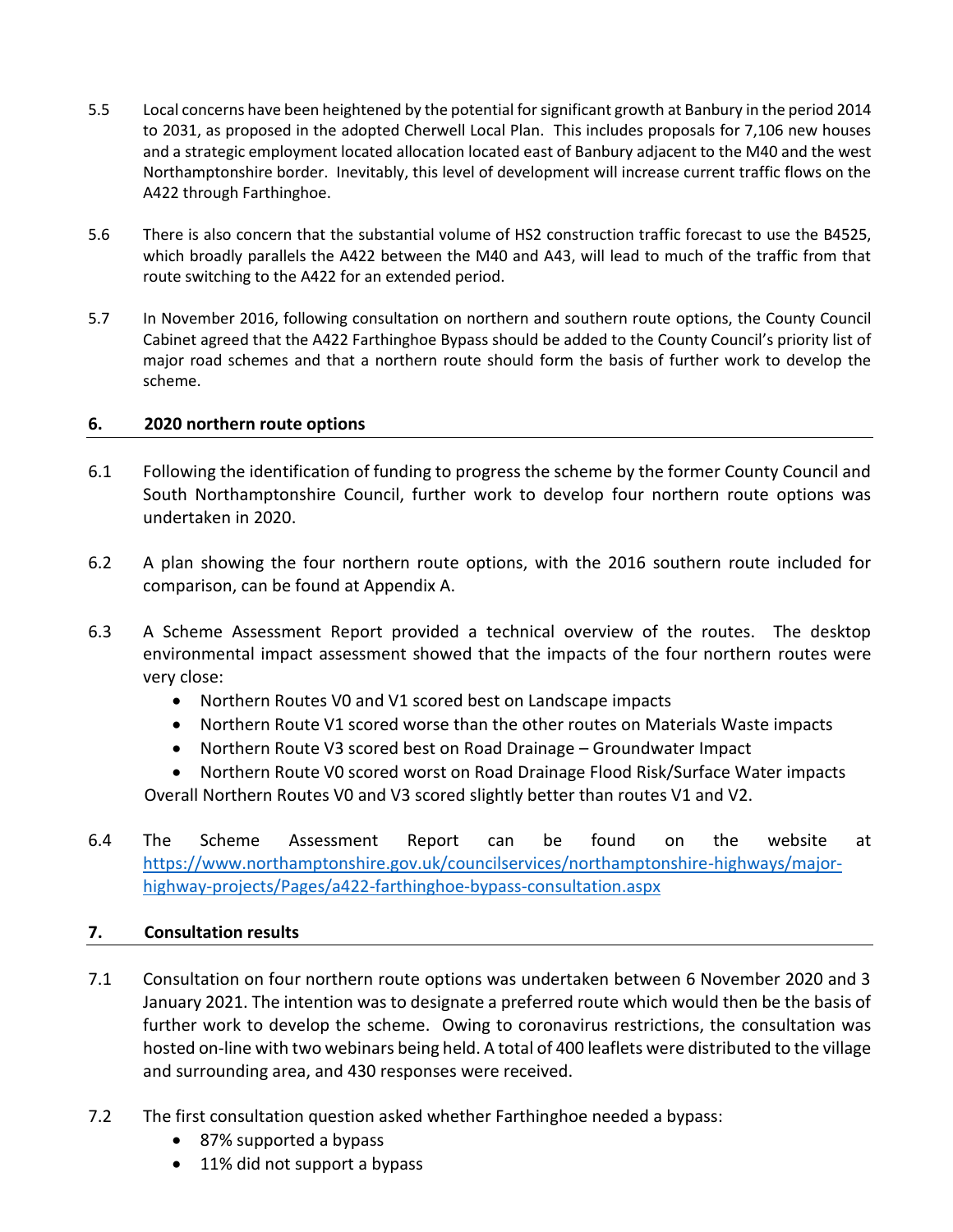- 2% did not know
- 7.3 The second question asked about preference for a northern or southern route:
	- 65% supported a northern bypass
	- 13% supported a southern bypass
	- 10% did not support a bypass
	- 12% did not know
- 7.4 The next question asked about support for the specific northern route options which has been presented:

|                              | Strongly | Support | Neither support | Object | Strongly | Don't |
|------------------------------|----------|---------|-----------------|--------|----------|-------|
|                              | Support  |         | nor object      |        | Object   | Know  |
| Northern Route<br>V0/Blue    | 10%      | 20%     | 22%             | 19%    | 24%      | 5%    |
| Northern Route<br>V1/Orange  | 48%      | 16%     | 12%             | 6%     | 12%      | 5%    |
| Northern Route<br>V2/Purple  | 18%      | 27%     | 25%             | 9%     | 16%      | 5%    |
| Northern Route<br>V3/Magenta | 18%      | 24%     | 24%             | 9%     | 20%      | 6%    |

- 7.5 These results show clear support for a bypass and for a northern route over a southern route. Of the four options presented for consultation, there was a clear preference for Northern Route V1/Orange over the other three.
- 7.6 The full Consultation Report will be published on the Council website once an accessible version has been created, but in the meantime is available on request.

#### **8. Next steps**

- 8.1 While the consultation demonstrated clear support for Northern Route V1, the detailed comments raised issues, particularly around landscape and fog which need considering in more detail before it is appropriate to recommend a preferred route to Cabinet. The designation of a preferred route represents a significant stage in the development of a major road scheme as it allows a focus on a single route as the basis of more detailed work.
- 8.2 Essentially, there are three processes which are then followed in taking a major road scheme forward. The design of the scheme develops as these processes are followed.
- 8.3 The first element concerns the statutory process to prepare a planning application, with the most significant work being the environmental assessment. Following the receipt of planning approval, it is then necessary to secure the land required for the scheme either by negotiation or through a Compulsory Purchase Order. If any sections of existing highway are to be closed off as part of the scheme, it is also necessary to seek a Side Roads Order. If objections to the Compulsory Purchase Order or Side Roads Order cannot be resolved, a public inquiry is required. All three elements of this process may involve an independent inquiry or judgement which will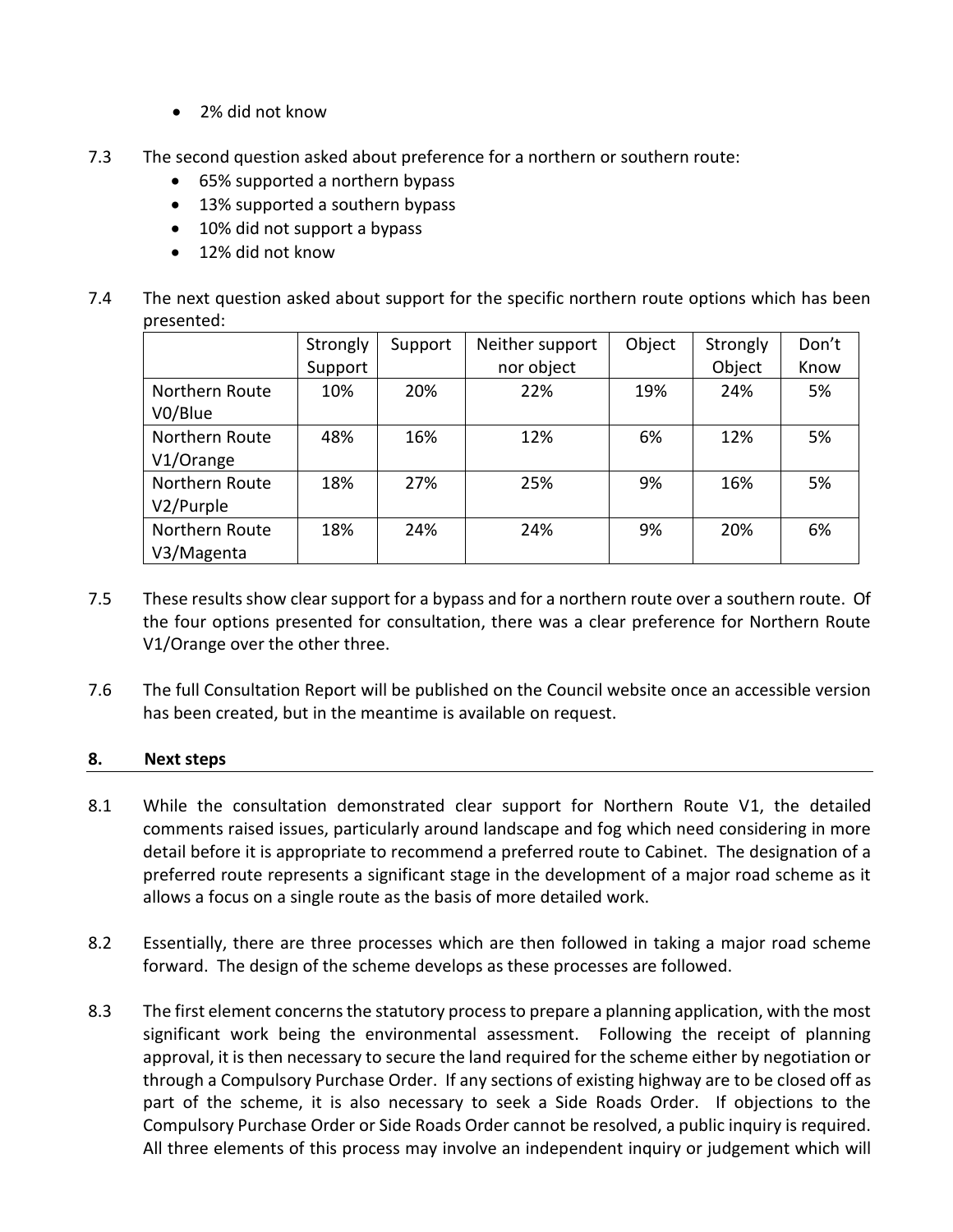have the risk of being refused. Only once we have carried out the initial work will the overall risks of this be understood.

- 8.4 In parallel with the statutory processes, it is necessary to obtain funding for the scheme. The likely funding source is Government funding, which requires the preparation, submission and acceptance of a series of business cases in accordance with the Department for Transport's methodologies. Without the funding in place an application for a Compulsory Purchase Order will not be successful.
- 8.5 Finally, it is necessary to appoint a contractor to construct the scheme. While Early Contractor Involvement or Design & Build are usually preferred, so that the contractor inputs to the design of the scheme, the appointment to construct the scheme is not made until all statutory powers and funding are in place and a final cost for the scheme has been agreed.
- 8.6 Assuming a decision on a preferred route before the end of 2021, the earliest dates at which the scheme can be expected to progress are as follows:

| Late 2022         | Submit Strategic Outline Business Case                                                                         |
|-------------------|----------------------------------------------------------------------------------------------------------------|
| Mid 2023          | <b>Complete Preliminary Design</b>                                                                             |
| Early 2024        | Submission of planning application and Outline Business Case                                                   |
| Mid 2024          | Planning permission granted and Cabinet decision to progress scheme                                            |
| <b>Early 2026</b> | Confirmation of Compulsory Purchase Order and Side Roads Order (if<br>required); completion of detailed design |
| Mid 2026          | Approval of Full Business Case; Cabinet decision to award construction<br>contract                             |
| Mid 2028          | Earliest opening date for scheme.                                                                              |
|                   |                                                                                                                |

8.7 However, the timescales for submissions of business cases and securing funding would be dependent on there being a suitable funding round open at the appropriate time.

#### **9. Interim Measures**

- 9.1 As this report highlights the overall timescales to construct the bypass are significant with a number of steps and issues to be resolved before any certainty can be provided to the residents, many of them outside the control of the Council. This unfortunately leaves a challenging situation for the residents and users of the road for at least the next  $6 - 7$  years.
- 9.2 In order to assist with this the Council will prepare a plan which will identify possible interim measures that will alleviate the safety issues and concerns at the pinch point where it is difficult, if not impossible for large vehicles to cross. It is proposed that traffic lights be positioned on this road, reducing traffic to one lane and therefore removing the particular safety concern that has been identified. This however does not reduce the growing number of vehicles going through the village and hence the need for a bypass remains.
- 9.3 It is proposed that an initial proposal is drafted and further consultation take place with the Parish Council and residents prior to developing a more detailed business case and costings.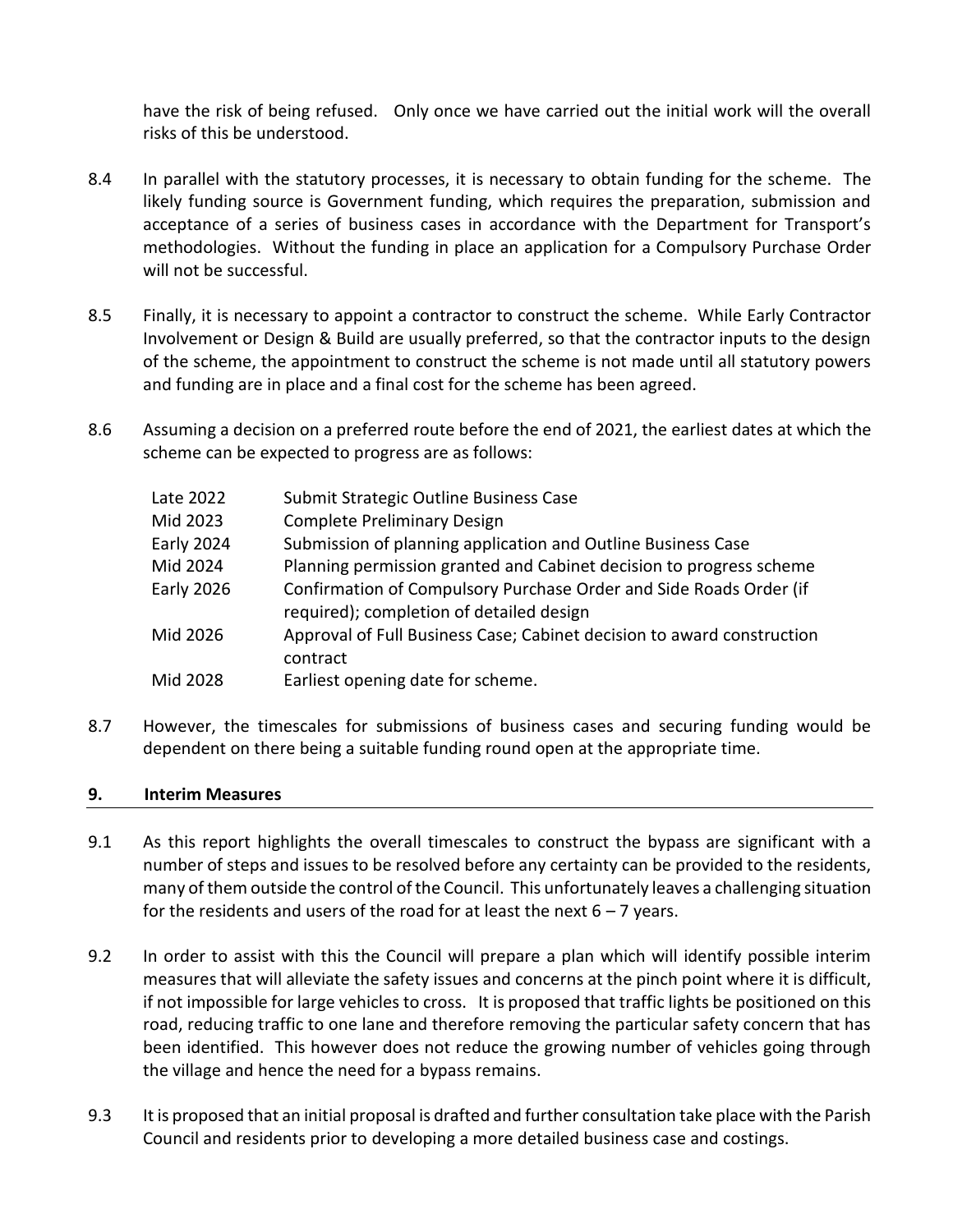#### **10. Implications (including financial implications)**

#### 10.1 **Resources and Financial**

- 10.1.1 There are no resource or financial implications directly arising from this report, as the current work to prepare a design for the scheme is funded from £1.65m which has previously been committed to the scheme (£250k Community Infrastructure Levy from South Northamptonshire Council and £1.4m accumulated Section 278 balances by the County Council). Of this funding, £231k has been spent to the end of June 2021.
- 10.1.2 Further funding will be needed in due course to progress the planning application and Outline Business Case, and to continue work through to construction. Further details of funding required will be included in a future cabinet report. As mentioned in section 7 of this report, it is anticipated that a bid for Government would be necessary to fund the construction costs for the scheme, although some funding rounds do require a local contribution. Currently the Levelling Up Fund which includes the opportunity to bring forward road schemes is being considered however this will be further reviewed following development of the business case and consideration whether this proposal meets the bidding criteria at that time.
- 10.1.3 The designation of a preferred route by a resolution of the Council, which is expected to be the subject of a further Cabinet report before the end of 2021, would open the way for blight claims to be submitted to the authority from those whose land would be acquired for the chosen route if they are able to show that, after appropriate marketing, they are unable to sell otherwise than at a substantially reduced values as a result of the scheme. If a blight claim is successful then there will be a financial impact on the authority, although much of this impact can be mitigated by subsequent sale of the property.

#### 10.2 **Legal**

- 10.2.1 There are no legal implications directly arising from this report, although as mentioned in section 7 above it is likely that Compulsory Purchase and Side Roads Orders will be required in due course. These Orders require significant work and take time to confirm (especially if a public inquiry is required) and therefore this must be taken into account when considering the timescales for scheme delivery. More information will be available on this when a preferred route is designated.
- 10.2.2 As noted in section 10.1.3, a formal resolution to adopt a preferred route may, at that stage, open the authority to blight claims because land identified in that resolution would then fall into the categories of blighted land set out in Schedule 13 of the Town and Country Planning Act 1991. . A successful blight claim is not automatic and the Council is able to reject claims where the required evidence has not been provided by service of a counter-notice. Once again, this does not become a concern for the Council until a preferred route has been adopted by resolution.

#### 10.3 **Risk**

10.3.1 There are no significant risks directly arising from the recommendations in this report.